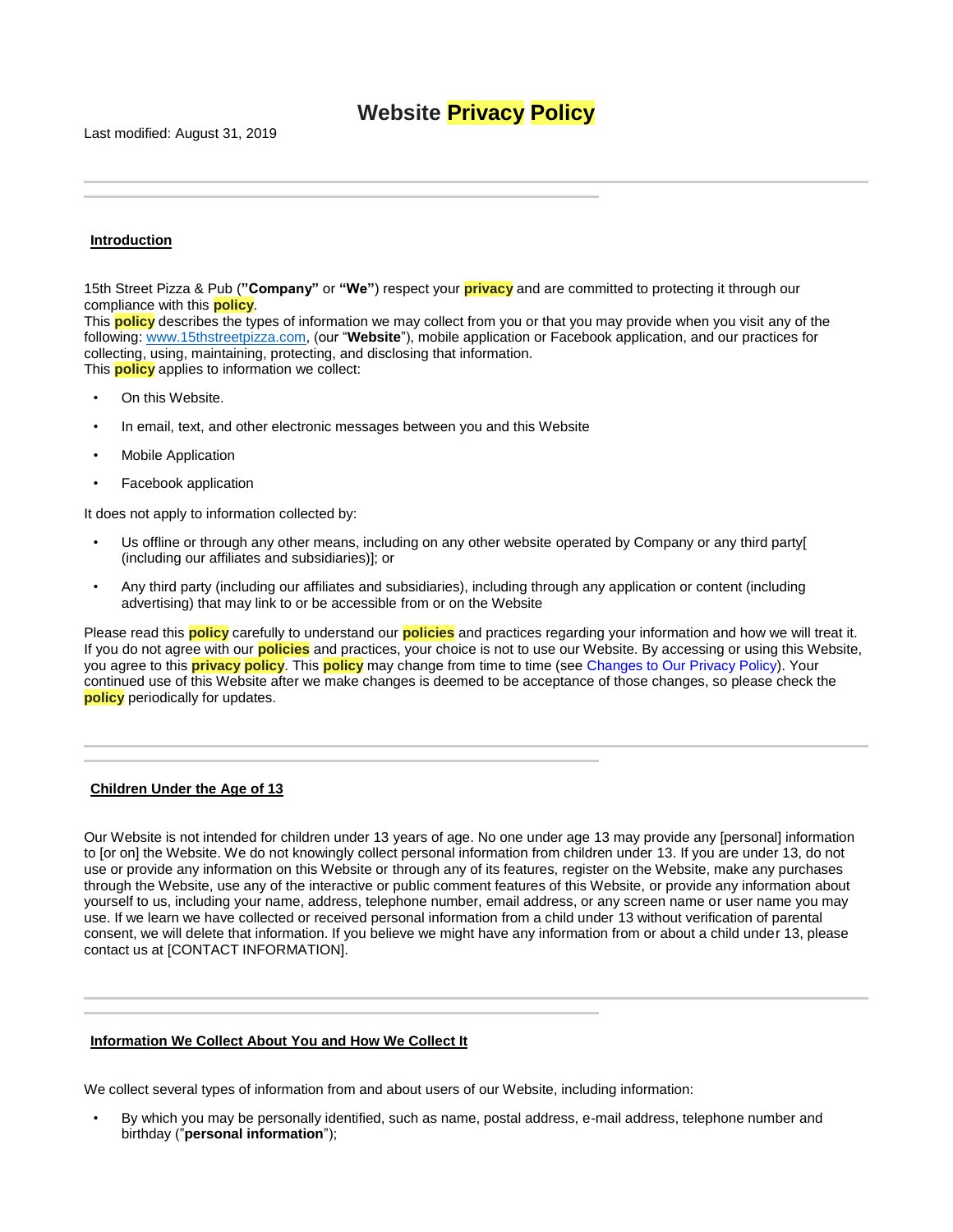- That is about you but individually does not identify you; and/or
- About your internet connection, the equipment you use to access our Website, and usage details.

We collect this information:

l j

l l

- Directly from you when you provide it to us.
- Automatically as you navigate through the site. Information collected automatically may include usage details, IP addresses, and information collected through cookies, web beacons, and other tracking technologies.
- From third parties, for example, our business partners.

# *Information You Provide to Us*

The information we collect on or through our Website may include:

- Information that you provide by filling in forms on our Website. This includes information provided at the time of registering to use our Website or services or promotions. We may also ask you for information when you enter a contest or promotion sponsored by us, and when you report a problem with our Website.
- Records and copies of your correspondence (including email addresses), if you contact us.
- Your responses to surveys that we might ask you to complete for research purposes.

You also may provide information to be published or displayed (hereinafter, "**posted**") on public areas of the Website, or transmitted to other users of the Website or third parties (collectively, "**User Contributions**"). Your User Contributions are posted on and transmitted to others at your own risk. Although we limit access to certain pages/you may set certain **privacy** settings for such information, please be aware that no security measures are perfect or impenetrable. Additionally, we cannot control the actions of other users of the Website with whom you may choose to share your User Contributions. Therefore, we cannot and do not guarantee that your User Contributions will not be viewed by unauthorized persons.

## *Information We Collect Through Automatic Data Collection Technologies*

As you navigate through and interact with our Website, we may use automatic data collection technologies to collect certain information about your equipment, browsing actions, and patterns, including:

- Details of your visits to our Website, including traffic data, location data, logs, and other communication data and the resources that you access and use on the Website.
- Information about your computer and internet connection, including your IP address, operating system, and browser type.

We also may use these technologies to collect information about your online activities over time and across third-party websites or other online services (behavioral tracking).

The information we collect automatically may include personal information, or we may maintain it or associate it with personal information we collect in other ways or receive from third parties. It helps us to improve our Website and to deliver a better and more personalized service, including by enabling us to:

Estimate our audience size and usage patterns.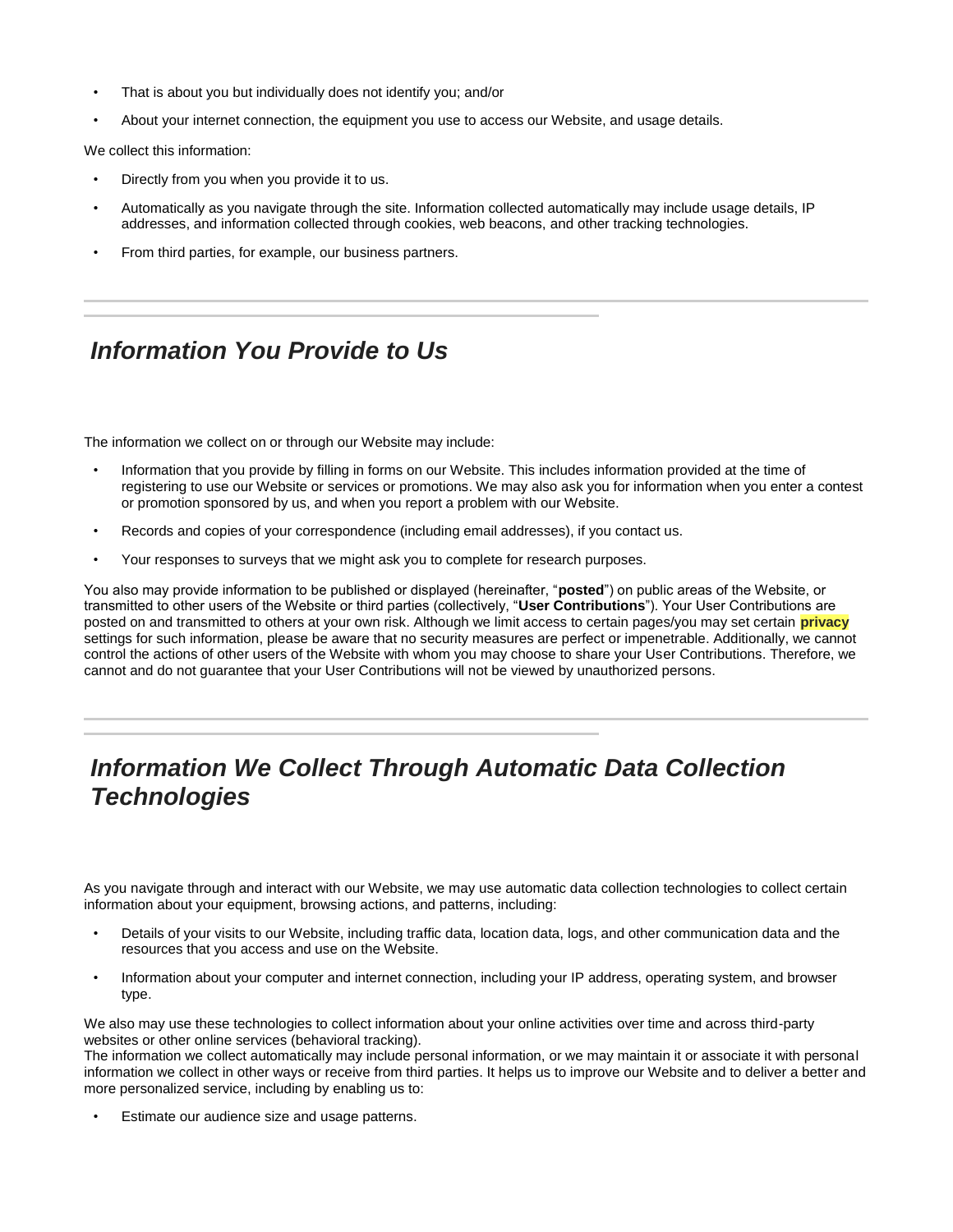- Store information about your preferences, allowing us to customize our Website according to your individual interests.
- Speed up your searches.
- Recognize you when you return to our Website.

The technologies we use for this automatic data collection may include:

- **Cookies (or browser cookies).** A cookie is a small file placed on the hard drive of your computer. You may refuse to accept browser cookies by activating the appropriate setting on your browser. However, if you select this setting you may be unable to access certain parts of our Website. Unless you have adjusted your browser setting so that it will refuse cookies, our system will issue cookies when you direct your browser to our Website.
- **Flash Cookies.** Certain features of our Website may use local stored objects (or Flash cookies) to collect and store information about your preferences and navigation to, from, and on our Website. Flash cookies are not managed by the same browser settings as are used for browser cookies.
- **Web Beacons.** Pages of our the Website and our e-mails may contain small electronic files known as web beacons (also referred to as clear gifs, pixel tags, and single-pixel gifs) that permit the Company, for example, to count users who have visited those pages or [opened an email] and for other related website statistics (for example, recording the popularity of certain website content and verifying system and server integrity).

#### **How We Use Your Information**

l İ

l j

We use information that we collect about you or that you provide to us, including any personal information:

- To present our Website and its contents to you.
- To provide you with information, products, or services that you request from us.
- To fulfill any other purpose for which you provide it.
- To carry out our obligations and enforce our rights arising from any contracts entered into between you and us, including for billing and collection.
- To notify you about changes to our Website or any products or services we offer or provide though it.
- To allow you to participate in interactive features on our Website.
- In any other way we may describe when you provide the information.
- For any other purpose with your consent.

#### **Disclosure of Your Information**

We may disclose aggregated information about our users, and information that does not identify any individual, without restriction.

We may disclose personal information that we collect or you provide as described in this **privacy policy**:

- To contractors, service providers, and other third parties we use to support our business.
- To a buyer or other successor in the event of a merger, divestiture, restructuring, reorganization, dissolution, or other sale or transfer of some or all of our assets, whether as a going concern or as part of bankruptcy, liquidation, or similar proceeding, in which personal information held by 15th Street Pizza & Pub about our Website users is among the assets transferred.
- To fulfill the purpose for which you provide it. For example, if you give us an email address to use the "email a friend" feature of our Website, we will transmit the contents of that email and your email address to the recipients.
- For any other purpose disclosed by us when you provide the information.